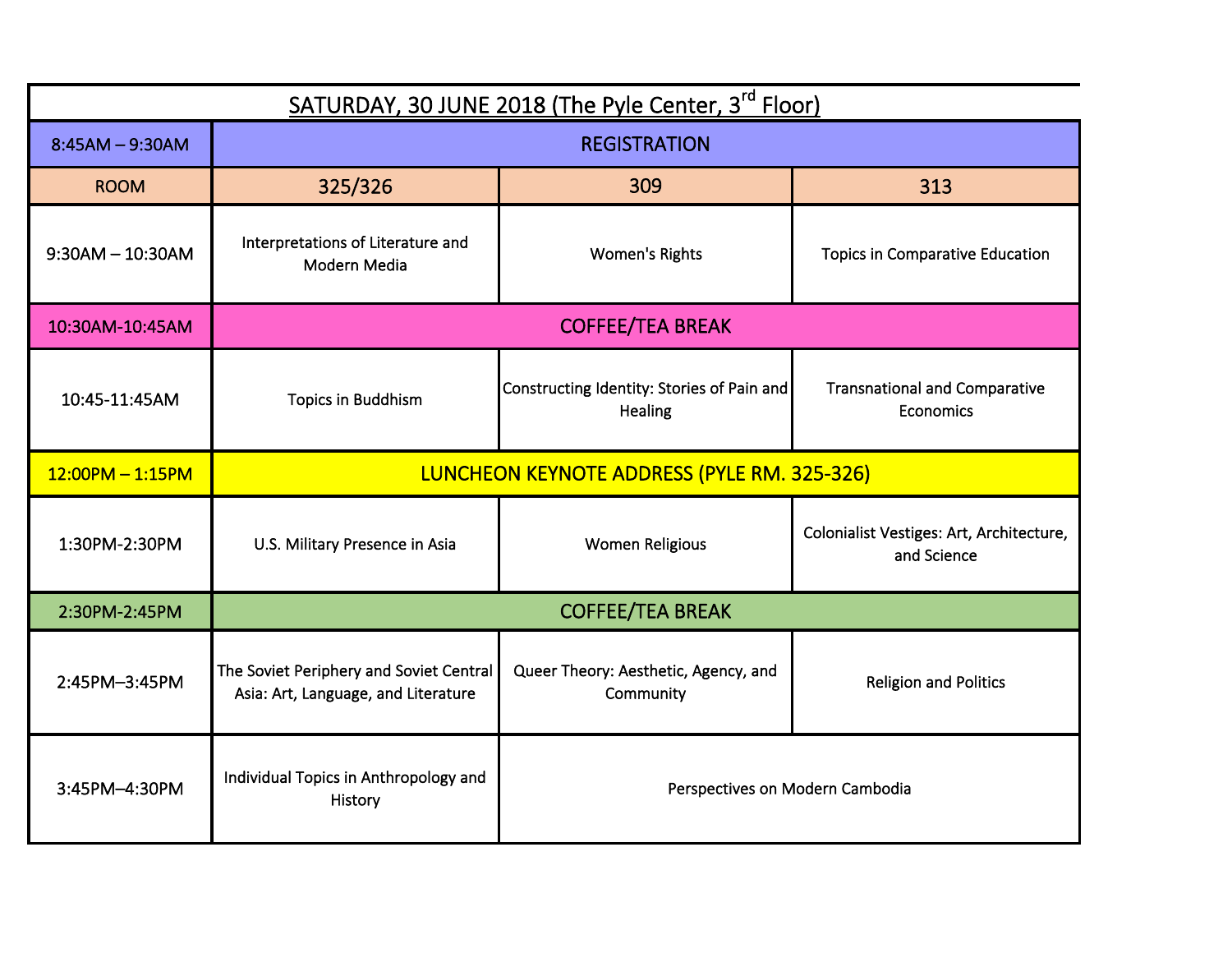#### 9:00AM – 9:30AM

## REGISTRATION (PYLE PREFUNCTION AREA, OUTSIDE OF RMS. 325-326)

## 9:30AM – 10:30AM

## Interpretations of Literature and Modern Media/325-326

Moderator Sheila Zamar: Doctoral candidate in Asian Languages and Cultures at UW-Madison and Filipino Language Coordinator, SEASSI

- 1 "Courtly Nobleman or Mad Lover?: Heroic Masculinities in Nizạ̄mī's Laylī o Majnūn" Allison Kanner: Doctoral student of Islamic Studies in Divinity School at the University of Chicago
- 2 "Medieval Romance as Indigenous Narrative: The Scholarly Slave Girl, Doncella Teodor, Becomes a Shaman" Stefanie Matabang: PhD student in Comparative Literature at University of California-Los Angeles
- 3 "Latin Objects: Indonesian Media, Consumption, and *Latinidad"*  Jeffrey Gan: PhD student in Performance as Public Practice at University of Texas-Austin

# Women's Rights/309

Moderator Dr. Mary McCoy: Faculty Associate in the Department of Communication Arts at UW-Madison

- 1 "Event, Response, and Avenues Toward Justice: Historicizing the 'Delhi Gang Rape' of 2012" Rebecca Waxman: Undergraduate student in History and South Asian Studies at Wesleyan University
- 2 "The Evolution of Dowry Systems in Sri Lanka and India" Amita Arudpragasam: MPP candidate at Harvard University, Kennedy School
- 3 "The Impact of Domestic Violence on Health and Mental Health of Hmong Women" Joshua Xiong: Masters of Social Work student at University of Southern California

## Topics in Comparative Education/313

#### Moderator Mary Beth Marklein: Doctoral candidate at George Mason University

- 1 "Higher education diplomacy -- A case study of Vietnam and the United States" Mary Beth Marklein: Doctoral candidate at George Mason University
- 2 "Historical Interview on Morality in Myanmar and American Education: Past and Present" Ei Thin Zar: PhD student in Curriculum and Instruction at University of Wisconsin-Madison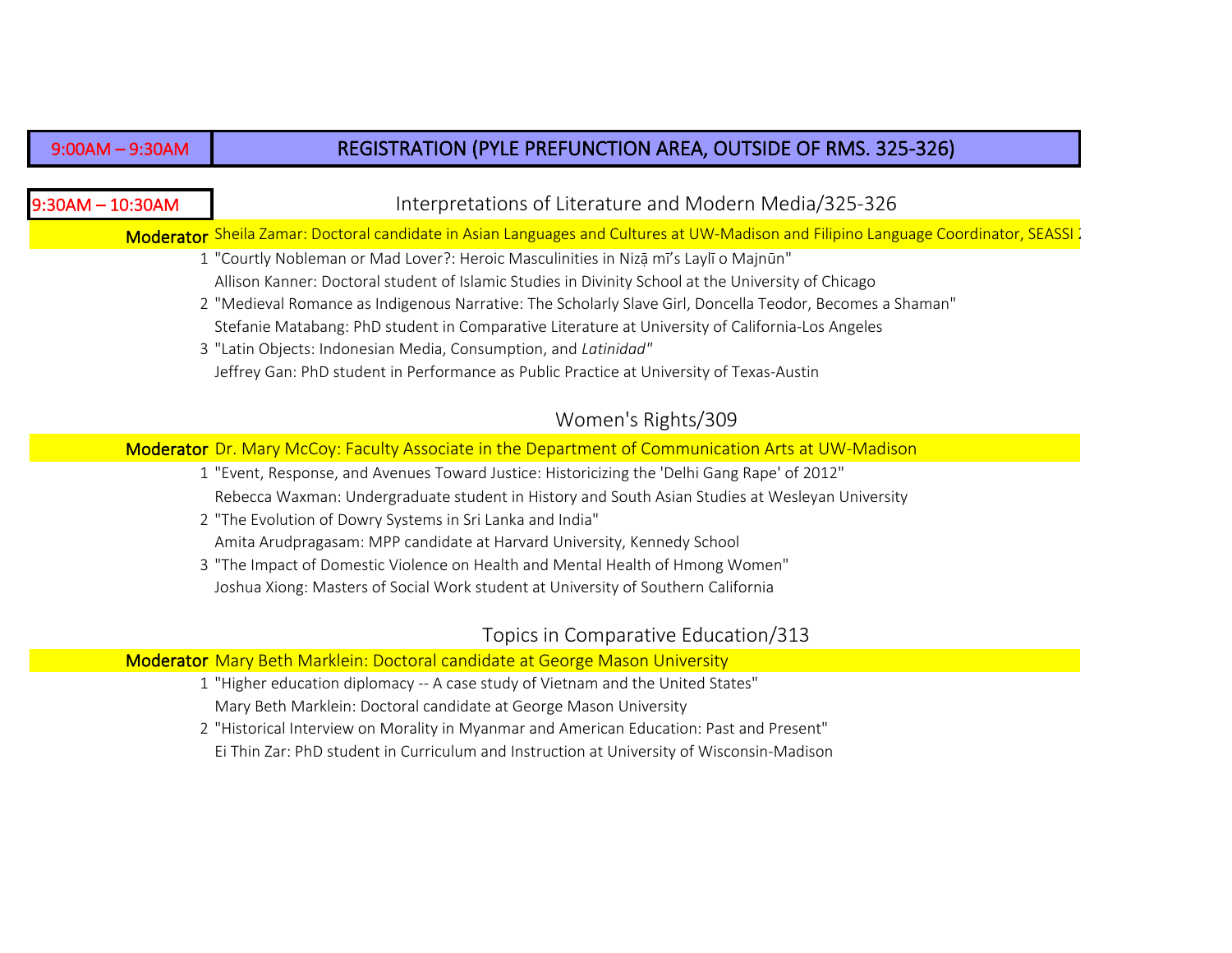# COFFEE/TEA BREAK

| 10:45AM-11:45AM | Topics in Buddhism/325-326                                                                                                                                                                                                                                                                                                                                                                                                                                                                                                                               |
|-----------------|----------------------------------------------------------------------------------------------------------------------------------------------------------------------------------------------------------------------------------------------------------------------------------------------------------------------------------------------------------------------------------------------------------------------------------------------------------------------------------------------------------------------------------------------------------|
|                 | Moderator Prakirati Satasut: PhD student in Cultural Anthropology at UW-Madison                                                                                                                                                                                                                                                                                                                                                                                                                                                                          |
|                 | 1 "The Storehouse of August Treasures"<br>Ralph H. Craig III: PhD student in Religious Studies at Stanford University<br>2 "Dream, Meditative Hallucinations and Practice without Practice"<br>Xianguan Liu: MAR student at Yale Divinity School<br>"The Spirit of Buddhism: Why the Two Leading and Contradictory Discourses Surrounding the Thai Bhikkhuni Movement are<br>3 Not Representative of the Women Who Seek Ordination"<br>Daphne Weber: MA student in Cultural Anthropology at Washington State University                                  |
|                 | Constructing Identity: Stories of Pain and Healing/309                                                                                                                                                                                                                                                                                                                                                                                                                                                                                                   |
|                 | Moderator Steven Laronga: Dissertator in Ethnomusicology at University of Wisconsin-Madison                                                                                                                                                                                                                                                                                                                                                                                                                                                              |
|                 | 1 "A Hmong Remembering: Dance and Resistance"<br>Magnolia Yang Sao Yia: Dean's Distinguished Fellow and PhD student in Critical Dance Studies at University of California-Riverside<br>2 "The Great Stories have No Secrets:' History, Trauma, Memory, and Recovery in Fiction of South Asia"<br>Janna Haider: MA student in South Asian Studies at University of Washington-Seattle<br>3 "Colonizing Childhood: Children in the Philippines under U.S. Empire"<br>Jilene Chua: PhD student in History at John Hopkins University                        |
|                 | Transnational and Comparative Economics/313                                                                                                                                                                                                                                                                                                                                                                                                                                                                                                              |
|                 | Moderator Will Shattuck: PhD candidate in Geography at University of Wisconsin-Madison                                                                                                                                                                                                                                                                                                                                                                                                                                                                   |
|                 | 1 "Scientism and the Economic Planning in Transwar Asia: Kishi, Nehru and Imaginings of an Alternative Modernity"<br>Shatrunjay Mall: MA student in History at University of Wisconsin-Madison<br>2 "The Power of Metro Areas"<br>Geoffrey Brown: SAFLI Scholar and MS student in International Affairs at Georgia Institute of Technology<br>3 "Apart at the Seams: Worker Perceptions of Transnational Solidarity in Post-Accord Bangladesh"<br>Christopher Raymond: PhD student in the School of Industrial and Labor Relations at Cornell University |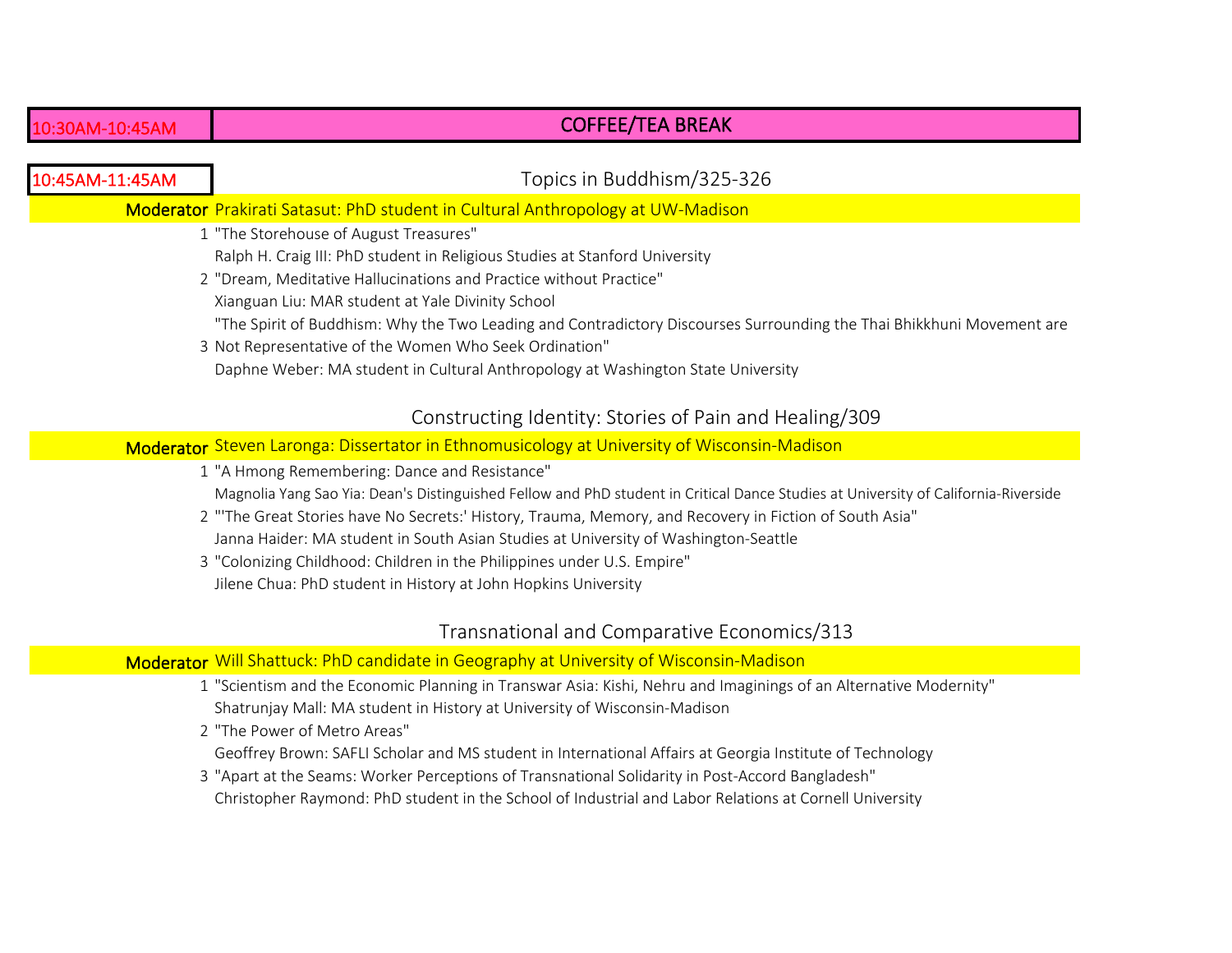| $12:00\textsf{PM} - 1:15\textsf{PM}$ | LUNCHEON KEYNOTE ADDRESS: Dr. Alfred McCoy, "Showdown in the South China Sea,"<br><b>Harrington Professor of History; and Director, Center for Southeast Asian Studies, University of</b> |
|--------------------------------------|-------------------------------------------------------------------------------------------------------------------------------------------------------------------------------------------|
|                                      | Wisconsin-Madison (PYLE RM. 325-326)                                                                                                                                                      |

| 1:30PM-2:30PM                                                               | U.S. Military Presence in Asia/325-326                                                                                        |  |
|-----------------------------------------------------------------------------|-------------------------------------------------------------------------------------------------------------------------------|--|
|                                                                             | Moderator Dr. Ronald Machoian: International Safety and Security Director at University of Wisconsin-Madison                  |  |
|                                                                             | 1 "The Military Order of the Serpent: A Racist Artifact of the Philippine-American War"                                       |  |
|                                                                             | Eric Kriner: MA student in History at Arkansas State University                                                               |  |
| 2 "U.S. Military Presence in the Philippines and U.S. Immigration Policies" |                                                                                                                               |  |
|                                                                             | Jeannie Magdua: Future MA student in Asian Studies at University of Hawaii-Manoia                                             |  |
|                                                                             | 3 "Conditioning Military Assistance to Pakistan"                                                                              |  |
|                                                                             | Fatima Salman: MS candidate in Foreign Service at Georgetown University, South Asia Policy Expert                             |  |
|                                                                             | Women Religious/309                                                                                                           |  |
|                                                                             | Moderator Dr. San San Hnin Tun: Burmese Language Coordinator, SEASSI 2018                                                     |  |
|                                                                             | 1 "Moving into Power: Gender and Authority in Modern Yoga Traditions"                                                         |  |
|                                                                             | Anya Fredsell: Future Fulbright U.S. Student Researcher and MA student in South Asian Religions at Emory University           |  |
|                                                                             | 2 "Philosophy of Veiling"                                                                                                     |  |
|                                                                             | Annabelle Carter: BA degree in Anthropology at University of West Georgia                                                     |  |
|                                                                             | 3 "Remittance Heroes: Intersections of Gender, Islam, and National Identity in the Rhetoric of Indonesian Women's Migrant Dor |  |
|                                                                             | Jennifer Silver: Sachs Scholar and MA student in Southeast Asian Studies and Social Anthropology, Princeton University        |  |
|                                                                             | Colonialist Vestiges: Art, Architecture, and Science/313                                                                      |  |
|                                                                             | Moderator Dr. Amelia Liwe: Indonesian Language Coordinator, SEASSI 2018                                                       |  |
|                                                                             | 1 "Company, Crown, and Propaganda: English Retribution to the Indian Rebellion of 1857"                                       |  |
|                                                                             | Rosemarie Mele: MA student in Art History at University of Chicago                                                            |  |
|                                                                             | 2 "Re-enacting Eden: The Singapore Botanic Gardens, Kew, and the Circulation of Botanical Knowledge in the British Empire"    |  |
|                                                                             | Alexandra Sundarsingh: HBA with Distinction and MA graduate in History at University of Toronto                               |  |
|                                                                             |                                                                                                                               |  |

3 "Views of an Opera House: The Hanoi Municipal Theatre and the Geographies of Colonial Indochina" Erin Wrightson: PhD student in Art History at University of Pennsylvania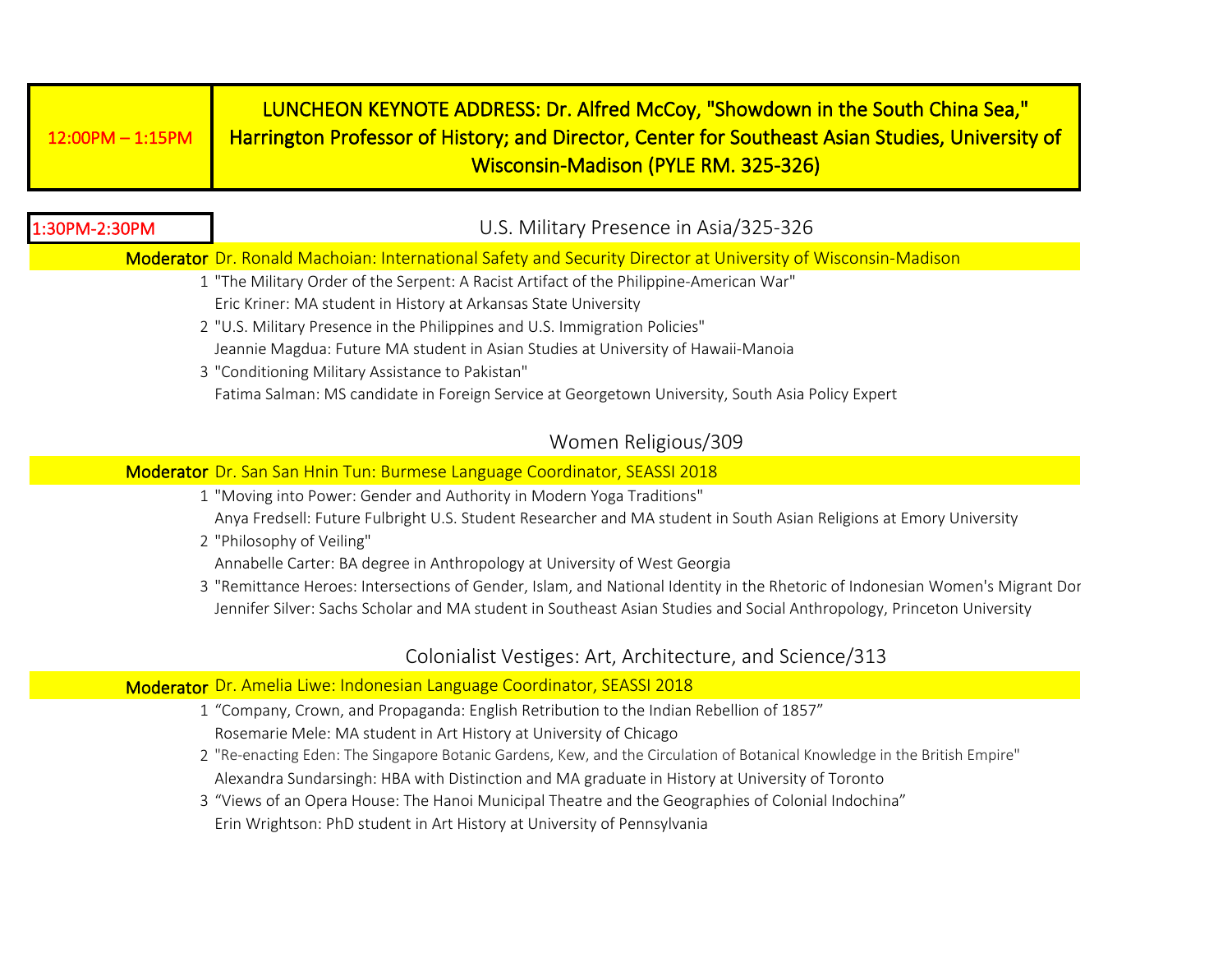| 2:30PM-2:45PM                                                                                                                                                                                                                                                                                                                                                                                                                                                                                                                                              | <b>COFFEE/TEA BREAK</b>                                                                                                                                                                                                                                                                                                                                                                                                                                                                                                                |  |  |
|------------------------------------------------------------------------------------------------------------------------------------------------------------------------------------------------------------------------------------------------------------------------------------------------------------------------------------------------------------------------------------------------------------------------------------------------------------------------------------------------------------------------------------------------------------|----------------------------------------------------------------------------------------------------------------------------------------------------------------------------------------------------------------------------------------------------------------------------------------------------------------------------------------------------------------------------------------------------------------------------------------------------------------------------------------------------------------------------------------|--|--|
|                                                                                                                                                                                                                                                                                                                                                                                                                                                                                                                                                            |                                                                                                                                                                                                                                                                                                                                                                                                                                                                                                                                        |  |  |
| 2:45PM-3:45PM                                                                                                                                                                                                                                                                                                                                                                                                                                                                                                                                              | The Soviet Periphery and Soviet Central Asia: Art, Language, and Literature/325-326                                                                                                                                                                                                                                                                                                                                                                                                                                                    |  |  |
| Moderator Dr. Felecia Lucht: Director of the WI Summer Language Institute (WISLI)                                                                                                                                                                                                                                                                                                                                                                                                                                                                          |                                                                                                                                                                                                                                                                                                                                                                                                                                                                                                                                        |  |  |
| 1 "Poster Art in Soviet Uzbekistan 1920-40"<br>Mollie Arbuthnot: PhD student in Art History at University of Manchester<br>2 "Awaiting Transformation: Abolqosim Lahuti and Sadriddin Aini as 'Intermediary Tajiks' in the Soviet 1930s"<br>Nicholas Seay: MA student at Center for Russia, East Europe, and Central Asia, UW-Madison<br>"Pests before Pets: the Etymology of 'hamster' and Broader Nationalizing Tendencies in Slavic Diachronic and Synchronic<br>3 Linguistics"<br>Josh Pennington: Visiting Faculty in Linguistics at Miami University |                                                                                                                                                                                                                                                                                                                                                                                                                                                                                                                                        |  |  |
|                                                                                                                                                                                                                                                                                                                                                                                                                                                                                                                                                            | Queer Theory: Aesthetic, Agency, and Community/309                                                                                                                                                                                                                                                                                                                                                                                                                                                                                     |  |  |
|                                                                                                                                                                                                                                                                                                                                                                                                                                                                                                                                                            | Moderator Jafar Shokrolah Zadeh: PhD candidate in Comparative Literature at Binghamton University                                                                                                                                                                                                                                                                                                                                                                                                                                      |  |  |
|                                                                                                                                                                                                                                                                                                                                                                                                                                                                                                                                                            | 1 "Ninety-One: Global Fashion and the Politics of Sexuality in Central Asia"<br>Samuel Buelow: Independent scholar and PhD graduate in Anthropology from Indiana University-Bloomington<br>2 "Kyriarchy: Modified. The Hijras of India and the Application of a Cross-Cultural Kyriarchy"<br>Annalysse Mason: MA student in South Asian Studies at University of Pennsylvania<br>3 "The Ethical Formation of Thai Lesbians"<br>Pichaya Kositsawat: MA student in Women and Gender Studies at Chiang Mai University                     |  |  |
|                                                                                                                                                                                                                                                                                                                                                                                                                                                                                                                                                            | Religion and Politics/313                                                                                                                                                                                                                                                                                                                                                                                                                                                                                                              |  |  |
|                                                                                                                                                                                                                                                                                                                                                                                                                                                                                                                                                            | Moderator Dr. Maureen Cristin S. Justiniano: Research Associate, SNA International Defense POW/MIA Accounting Agency (DPAA)                                                                                                                                                                                                                                                                                                                                                                                                            |  |  |
|                                                                                                                                                                                                                                                                                                                                                                                                                                                                                                                                                            | 1 "Buddhist Socialism According to U Nu: Morality as Agent of Social Reform in Post-Independence Burma (1948-59)"<br>Khine Su: MA student in History at University of Wisconsin-Madison<br>2 "Producing Hindu Nationalism in Post Colonial India"<br>Maire White: Undergraduate student in Asian Studies and Chinese at College of the Holy Cross<br>3 "The Contestation of Iqbal's Thought in Iran: Between Reactionaries, Revolutionaries, and Reformists"<br>Asad Dandia: MA student in Near Eastern Studies at New York University |  |  |